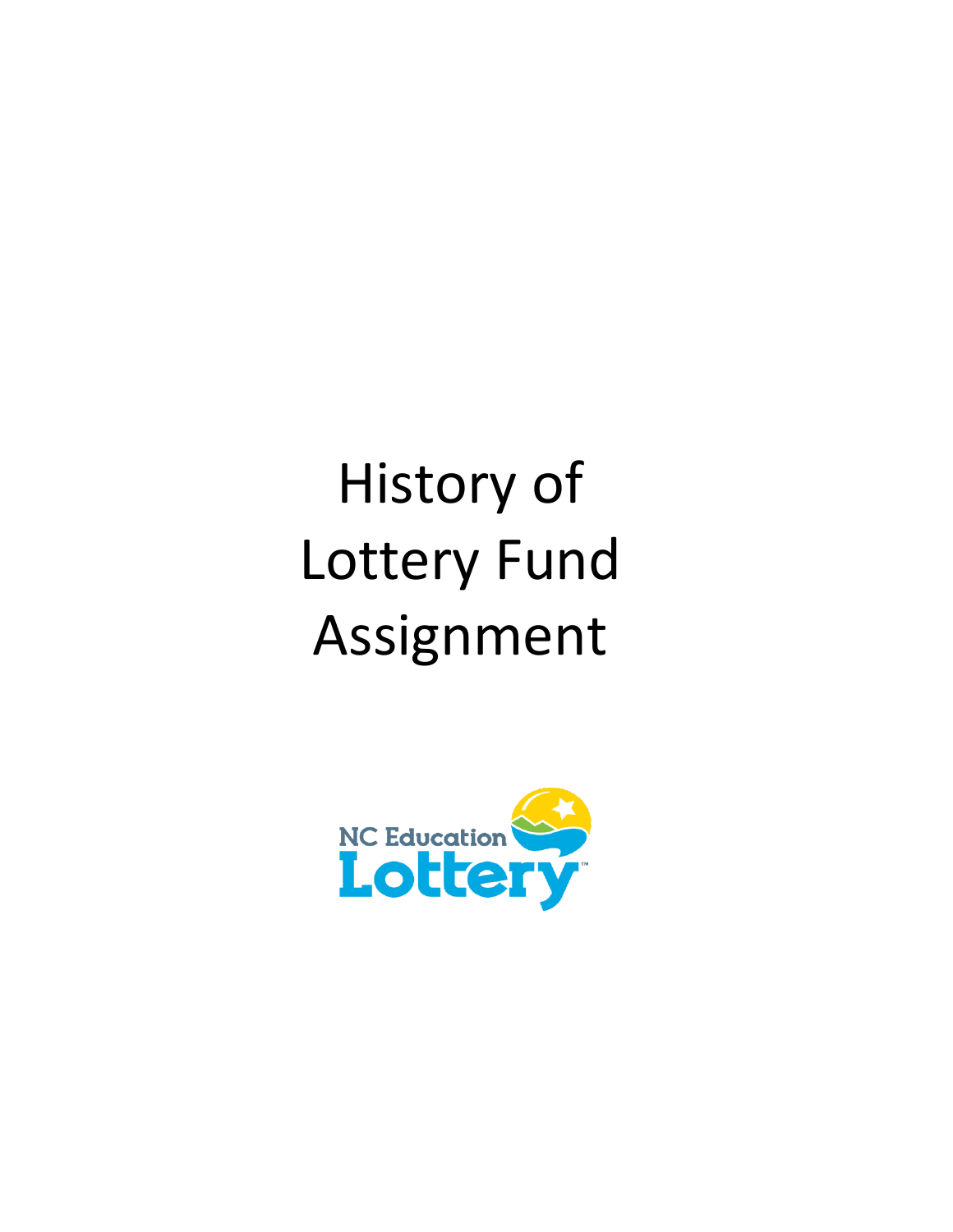|                             | <b>FY07 Lottery Funding</b> |             |           |  |                               |      |  |
|-----------------------------|-----------------------------|-------------|-----------|--|-------------------------------|------|--|
| <b>PROGRAM</b>              | <b>Enacted Budget</b>       |             |           |  | <b>Actual Amount Assigned</b> |      |  |
| <b>Classroom Teachers</b>   |                             | 127,864,291 | 30% \$    |  | 79,123,036                    | 24%  |  |
| <b>Prekindergarten</b>      |                             | 84,635,709  | 20% \$    |  | 84,635,709                    | 26%  |  |
| <b>School Construction</b>  |                             | 170,000,000 | $40\%$ \$ |  | 131,006,996                   | 40%  |  |
| <b>College Scholarships</b> | \$                          | 42,500,000  | $10\%$ \$ |  | 30,767,411                    | 10%  |  |
| Total                       |                             | 425,000,000 | 100%      |  | 325,533,152                   | 100% |  |



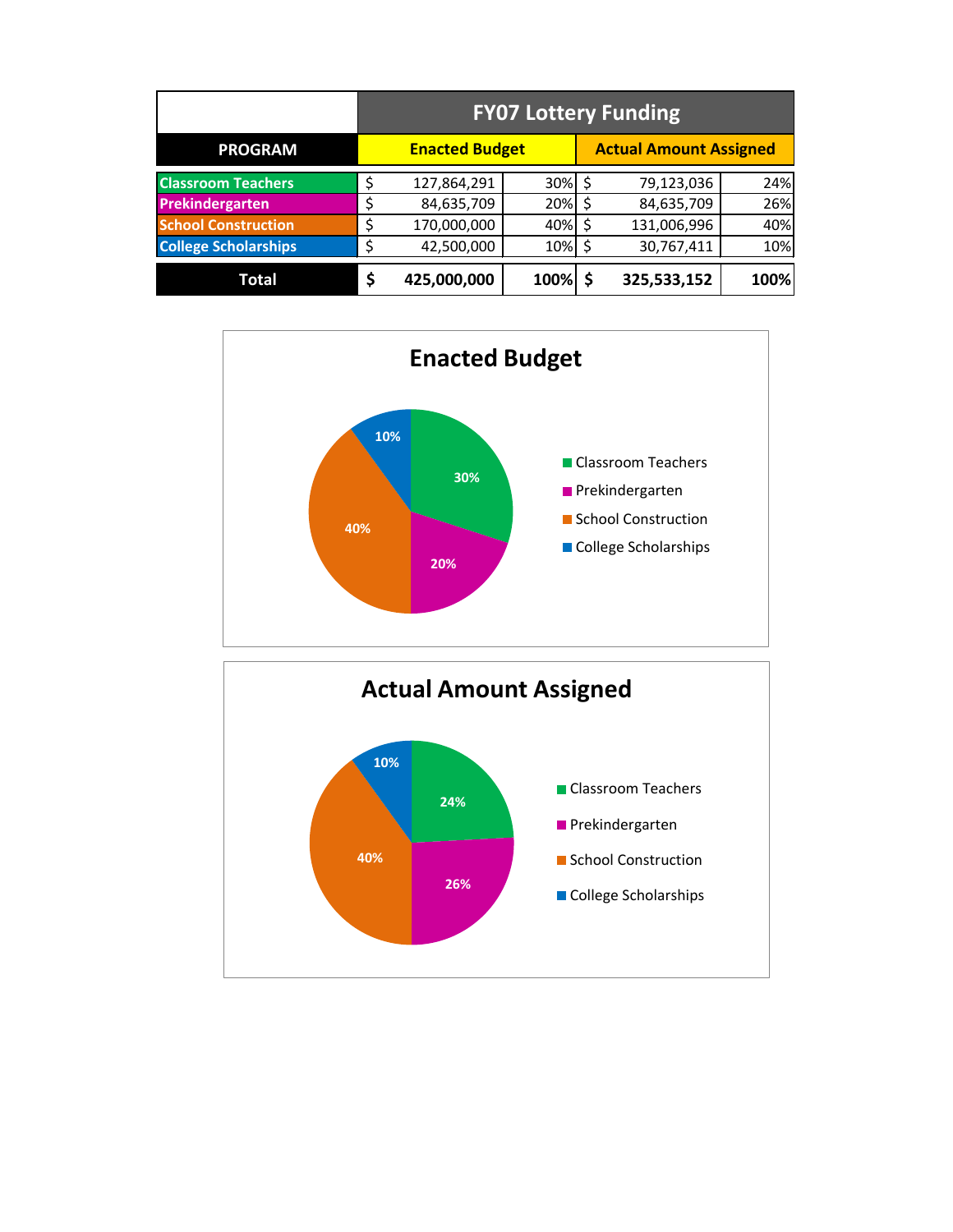|                             | <b>FY08 Lottery Funding</b> |             |           |  |                               |      |  |
|-----------------------------|-----------------------------|-------------|-----------|--|-------------------------------|------|--|
| <b>PROGRAM</b>              | <b>Enacted Budget</b>       |             |           |  | <b>Actual Amount Assigned</b> |      |  |
| <b>Classroom Teachers</b>   |                             | 90,364,291  | $26\%$ \$ |  | 90,370,483                    | 26%  |  |
| <b>Prekindergarten</b>      |                             | 84,635,709  | $24\%$ \$ |  | 84,635,709                    | 24%  |  |
| <b>School Construction</b>  |                             | 140,000,000 | $40\%$ \$ |  | 140,000,000                   | 40%  |  |
| <b>College Scholarships</b> | \$                          | 35,000,000  | $10\%$ \$ |  | 35,001,238                    | 10%  |  |
| Total                       |                             | 350,000,000 | 100%      |  | 350,007,430                   | 100% |  |



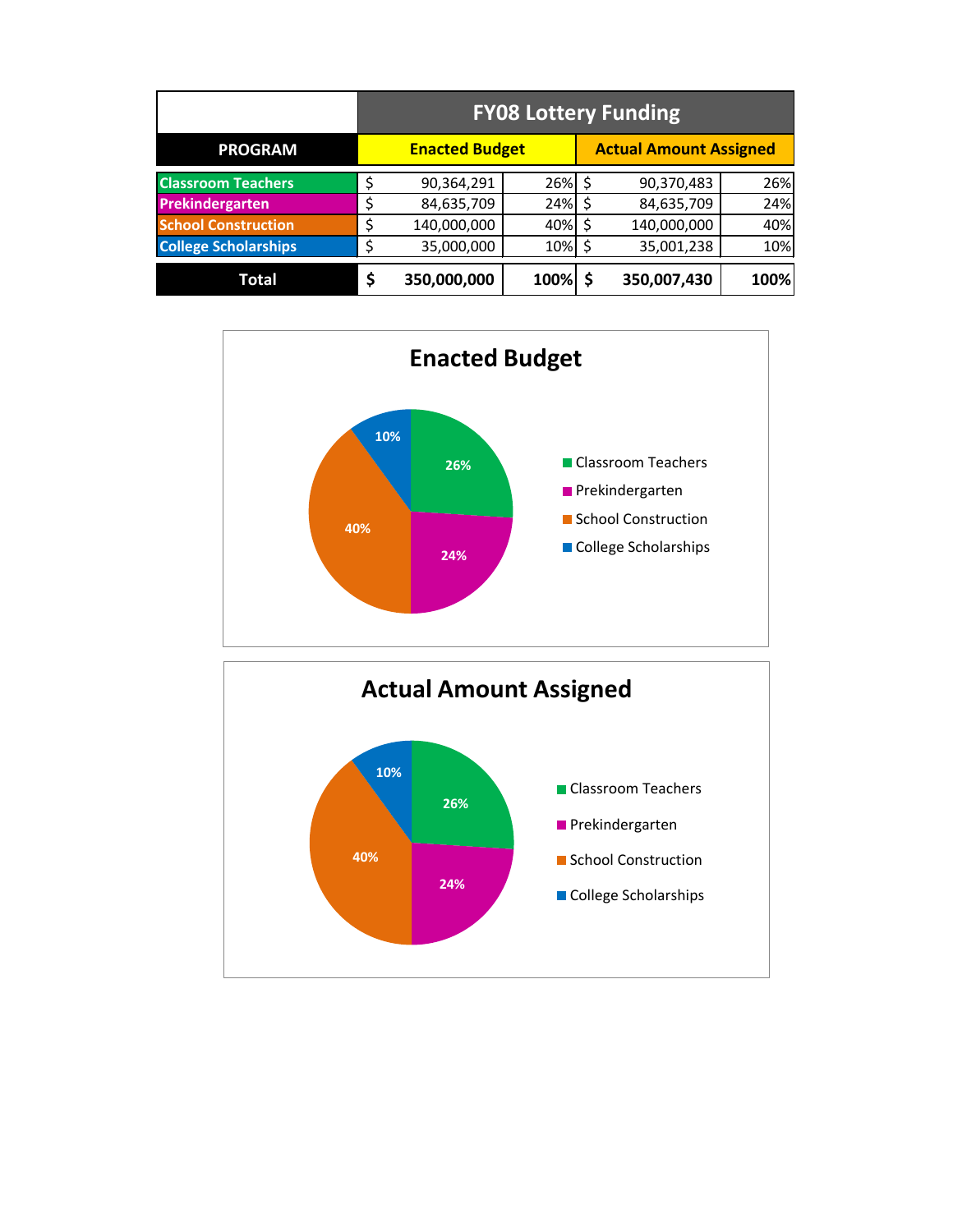|                             | <b>FY09 Lottery Funding</b> |             |        |    |                               |      |  |
|-----------------------------|-----------------------------|-------------|--------|----|-------------------------------|------|--|
| <b>PROGRAM</b>              | <b>Enacted Budget</b>       |             |        |    | <b>Actual Amount Assigned</b> |      |  |
| <b>Classroom Teachers</b>   | Ś                           | 108,114,291 | 28% \$ |    | 110,176,846                   | 27%  |  |
| <b>Prekindergarten</b>      | \$                          | 84,635,709  | 22%    | \$ | 84,448,134                    | 21%  |  |
| <b>School Construction</b>  | \$                          | 154,200,000 | 40%    | \$ | 162,262,428                   | 39%  |  |
| <b>College Scholarships</b> | \$                          | 38,550,000  | 10%    | -S | 38,962,511                    | 9%   |  |
| <b>Reserve Restoration</b>  |                             |             |        | \$ | 16,576,050                    | 4%   |  |
| Total                       |                             | 385,500,000 | 100%   |    | 412,425,969                   | 100% |  |



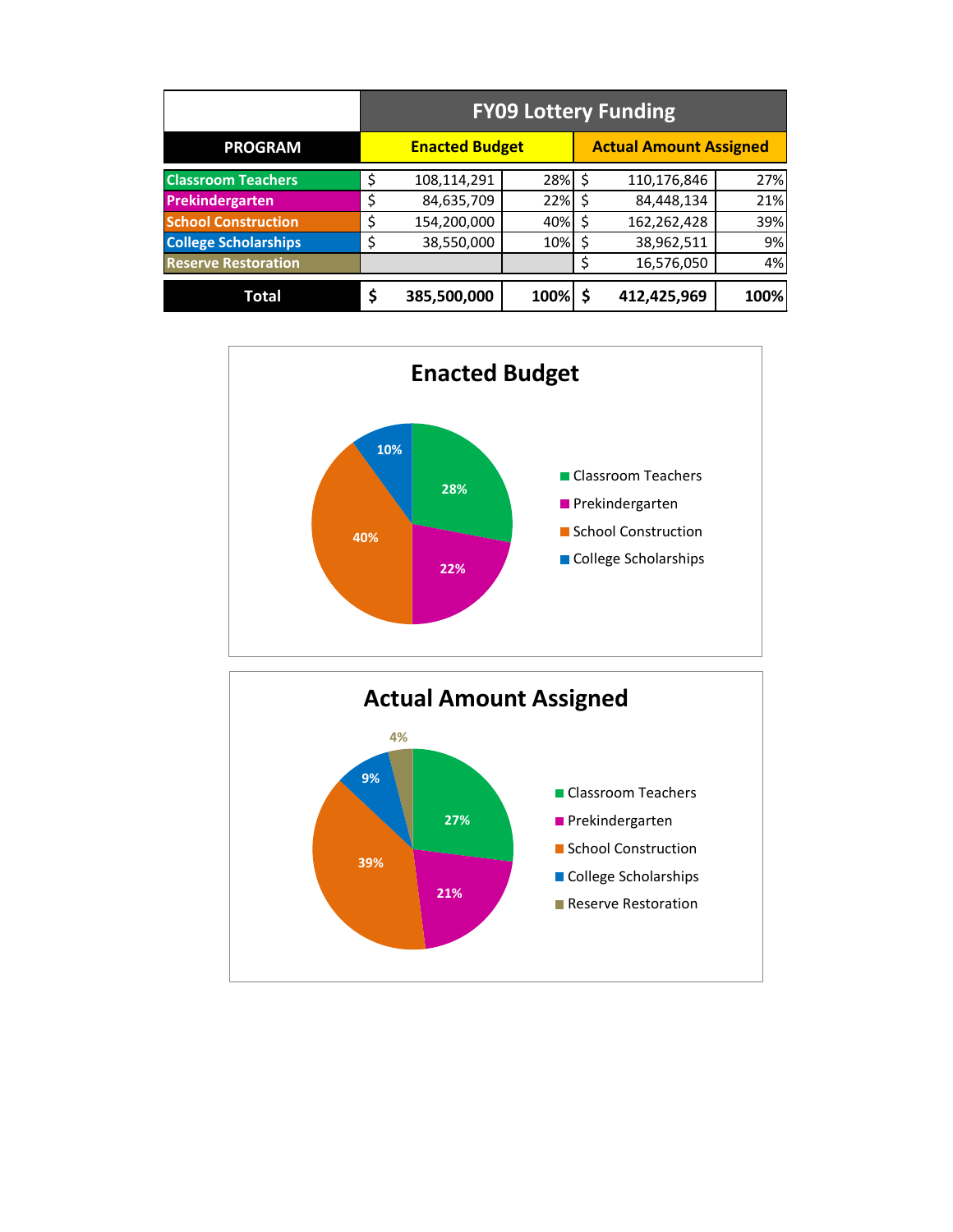|                             | <b>FY10 Lottery Funding</b> |                       |          |                               |             |      |  |  |
|-----------------------------|-----------------------------|-----------------------|----------|-------------------------------|-------------|------|--|--|
| <b>PROGRAM</b>              |                             | <b>Revised Budget</b> |          | <b>Actual Amount Assigned</b> |             |      |  |  |
| <b>Classroom Teachers</b>   | \$                          | 99,399,395            | 24% \$   |                               | 99,399,395  | 24%  |  |  |
| <b>Prekindergarten</b>      | \$                          | 84,635,709            | 20% \$   |                               | 84,635,709  | 20%  |  |  |
| <b>School Construction</b>  | Ś                           | 179,109,129           | 43% \$   |                               | 179,109,129 | 43%  |  |  |
| <b>College Scholarships</b> | \$                          | 36,807,021            | 9%       | ∣\$                           | 37,047,021  | 9%   |  |  |
| <b>UNC Need-Based Aid</b>   | \$                          | 19,333,317            | $4\%$ \$ |                               | 19,272,017  | 4%   |  |  |
| <b>Total</b>                |                             | 419,284,571           | 100%     |                               | 419,463,271 | 100% |  |  |



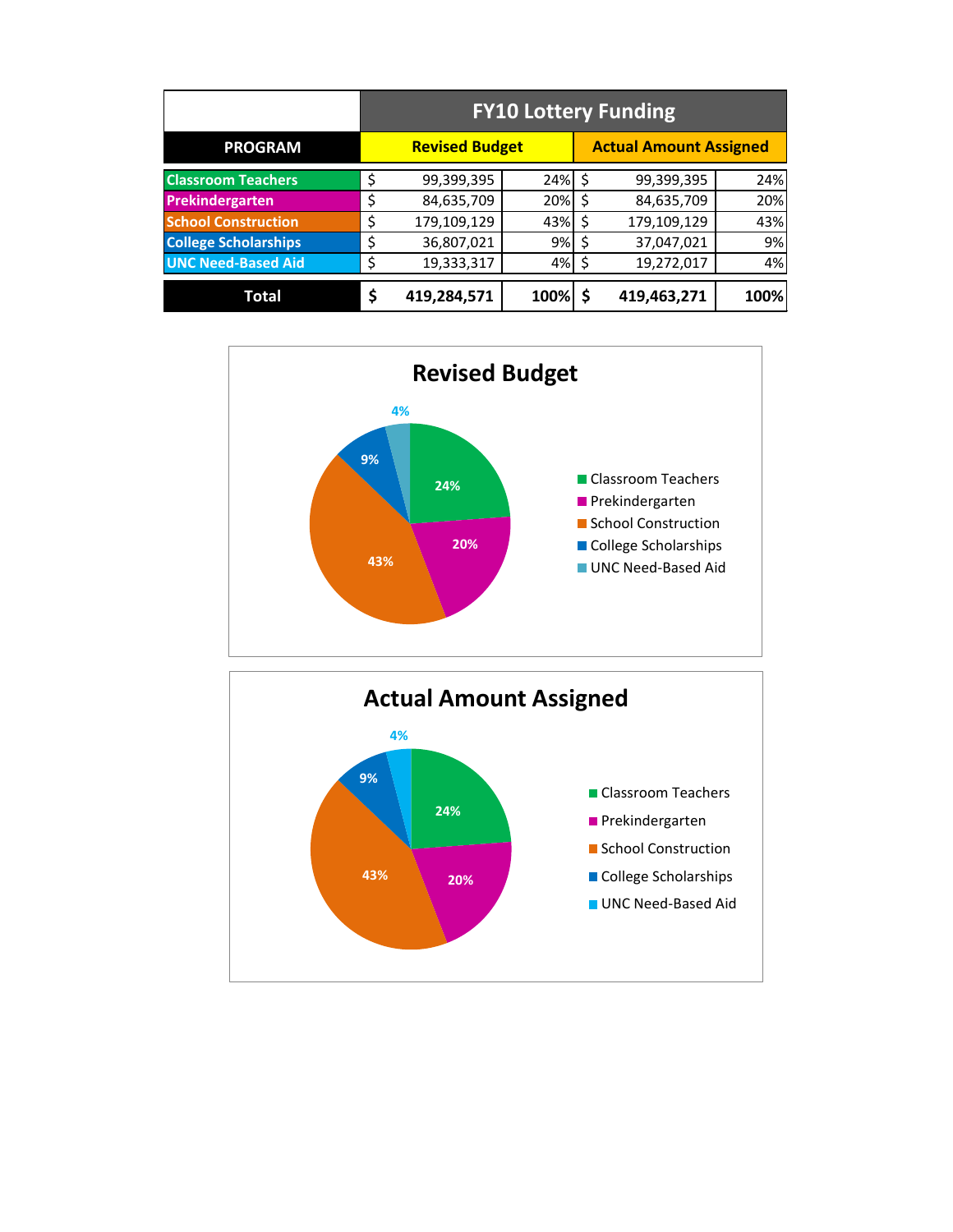|                             | <b>FY11 Lottery Funding</b> |           |    |                               |      |  |  |
|-----------------------------|-----------------------------|-----------|----|-------------------------------|------|--|--|
| <b>PROGRAM</b>              | <b>Revised Budget</b>       |           |    | <b>Actual Amount Assigned</b> |      |  |  |
| <b>Classroom Teachers</b>   | \$<br>203,835,112           | $41\%$ \$ |    | 189,974,678                   | 41%  |  |  |
| Prekindergarten             | \$<br>79,635,709            | 16% \$    |    | 79,520,927                    | 17%  |  |  |
| <b>School Construction</b>  | \$<br>113,741,929           | 23%       | \$ | 108,099,979                   | 23%  |  |  |
| <b>College Scholarships</b> | \$<br>44,134,750            | 9%        | \$ | 34,449,071                    | 7%   |  |  |
| <b>UNC Need-Based Aid</b>   |                             |           | \$ | 7,389,029                     | 2%   |  |  |
| <b>Reserve Restoration</b>  | \$<br>16,808,076            | 4%        | \$ | 16,808,076                    | 4%   |  |  |
| <b>Medicaid Shortfall</b>   | \$<br>35,000,000            | 7%        | \$ | 26,615,199                    | 6%   |  |  |
| <b>Total</b>                | 493,155,576                 | 100%      |    | 462,856,959                   | 100% |  |  |



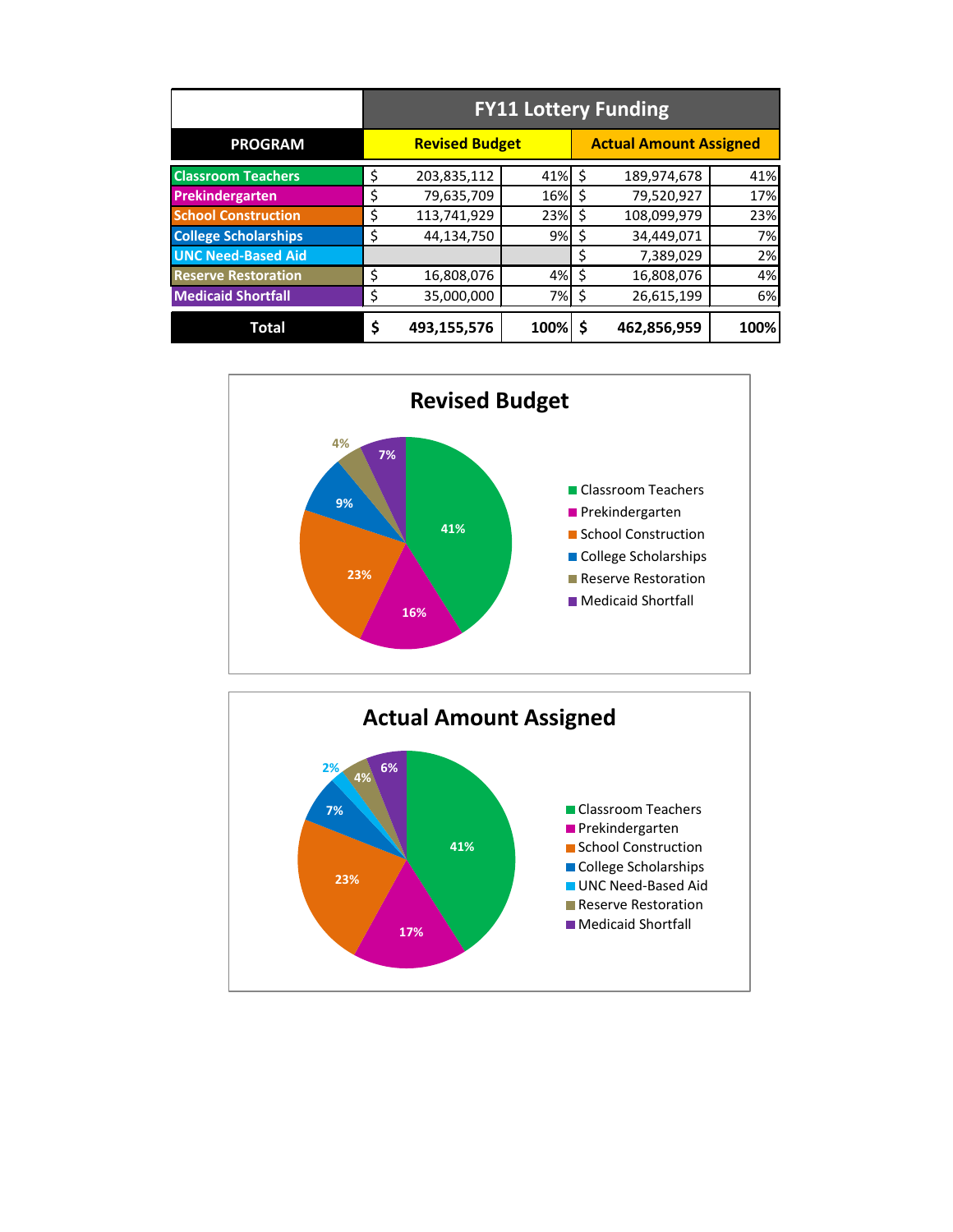|                             | <b>FY12 Lottery Funding</b> |                       |      |                               |             |      |  |
|-----------------------------|-----------------------------|-----------------------|------|-------------------------------|-------------|------|--|
| <b>PROGRAM</b>              |                             | <b>Revised Budget</b> |      | <b>Actual Amount Assigned</b> |             |      |  |
| <b>Classroom Teachers</b>   | \$                          | 220,643,188           | 49%  | \$                            | 220,721,772 | 48%  |  |
| <b>Prekindergarten</b>      | \$                          | 63,135,709            | 14%  | \$.                           | 63,135,709  | 14%  |  |
| <b>School Construction</b>  | \$                          | 100,000,000           | 22%  | \$.                           | 100,000,000 | 22%  |  |
| <b>College Scholarships</b> | \$                          | 30,450,000            | 7%   | \$                            | 30,644,417  | 7%   |  |
| <b>UNC Need-Based Aid</b>   | \$                          | 36,333,103            | 8%   | \$                            | 42,878,374  | 9%   |  |
| <b>Total</b>                |                             | 450,562,000           | 100% |                               | 457,380,272 | 100% |  |



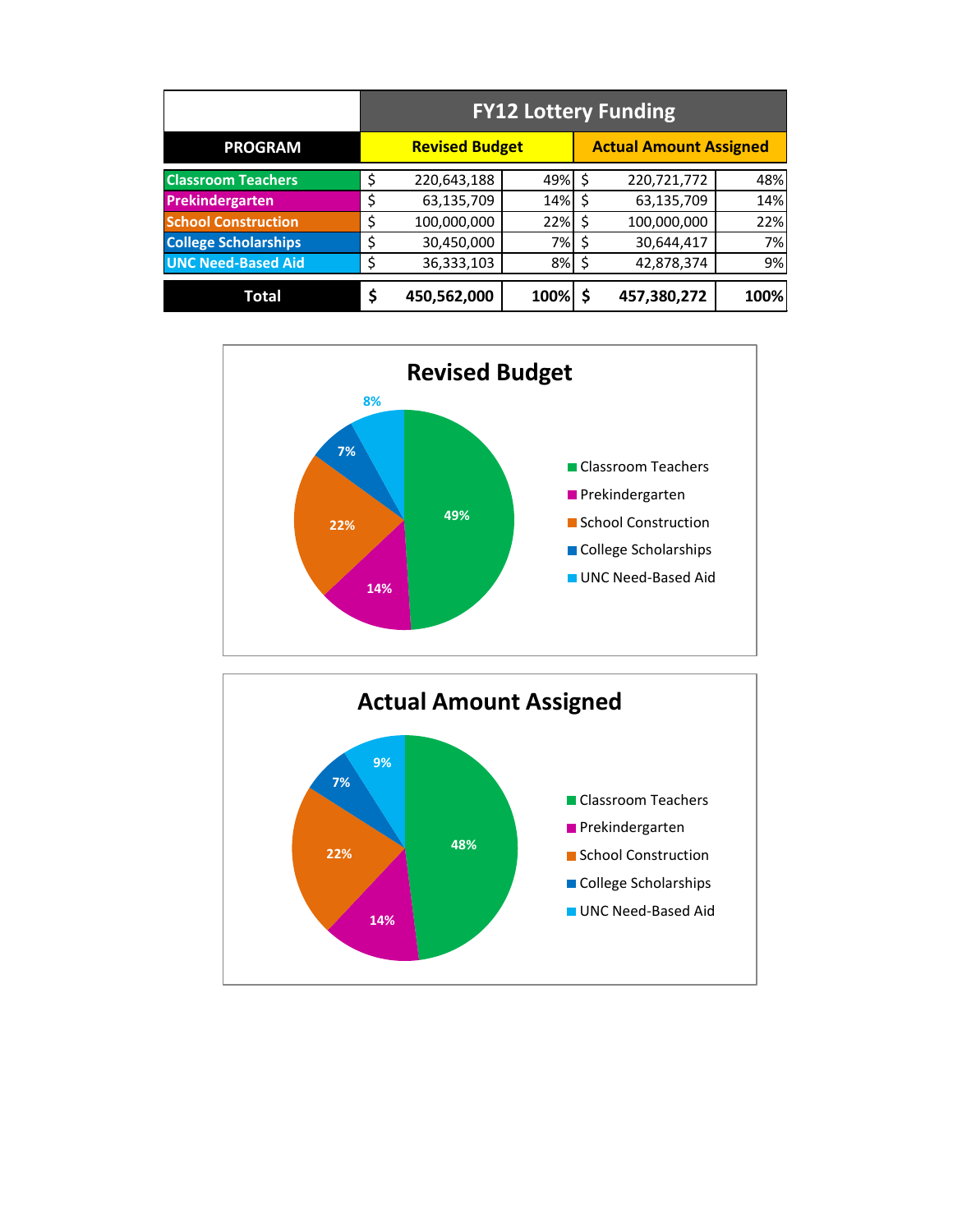|                             | <b>FY13 Lottery Funding</b> |          |     |                               |      |  |  |
|-----------------------------|-----------------------------|----------|-----|-------------------------------|------|--|--|
| <b>PROGRAM</b>              | <b>Revised Budget</b>       |          |     | <b>Actual Amount Assigned</b> |      |  |  |
| <b>Classroom Teachers</b>   | \$<br>220,643,188           | 47% \$   |     | 220,643,188                   | 47%  |  |  |
| Prekindergarten             | \$<br>63,135,709            | 13% \$   |     | 63,135,709                    | 13%  |  |  |
| <b>School Construction</b>  | \$<br>100,000,000           | $21\%$ 5 |     | 100,000,000                   | 21%  |  |  |
| <b>College Scholarships</b> | \$<br>30,450,000            | 6%       | -\$ | 30,450,000                    | 6%   |  |  |
| <b>UNC Need-Based Aid</b>   | \$<br>42,878,374            | 9%       | ∣\$ | 42,878,295                    | 9%   |  |  |
| <b>LEA Adjustment</b>       | \$<br>16,385,771            | 4%       | -S  | 16,385,771                    | 4%   |  |  |
| Total                       | 473,493,042                 | 100%     |     | 473,492,963                   | 100% |  |  |



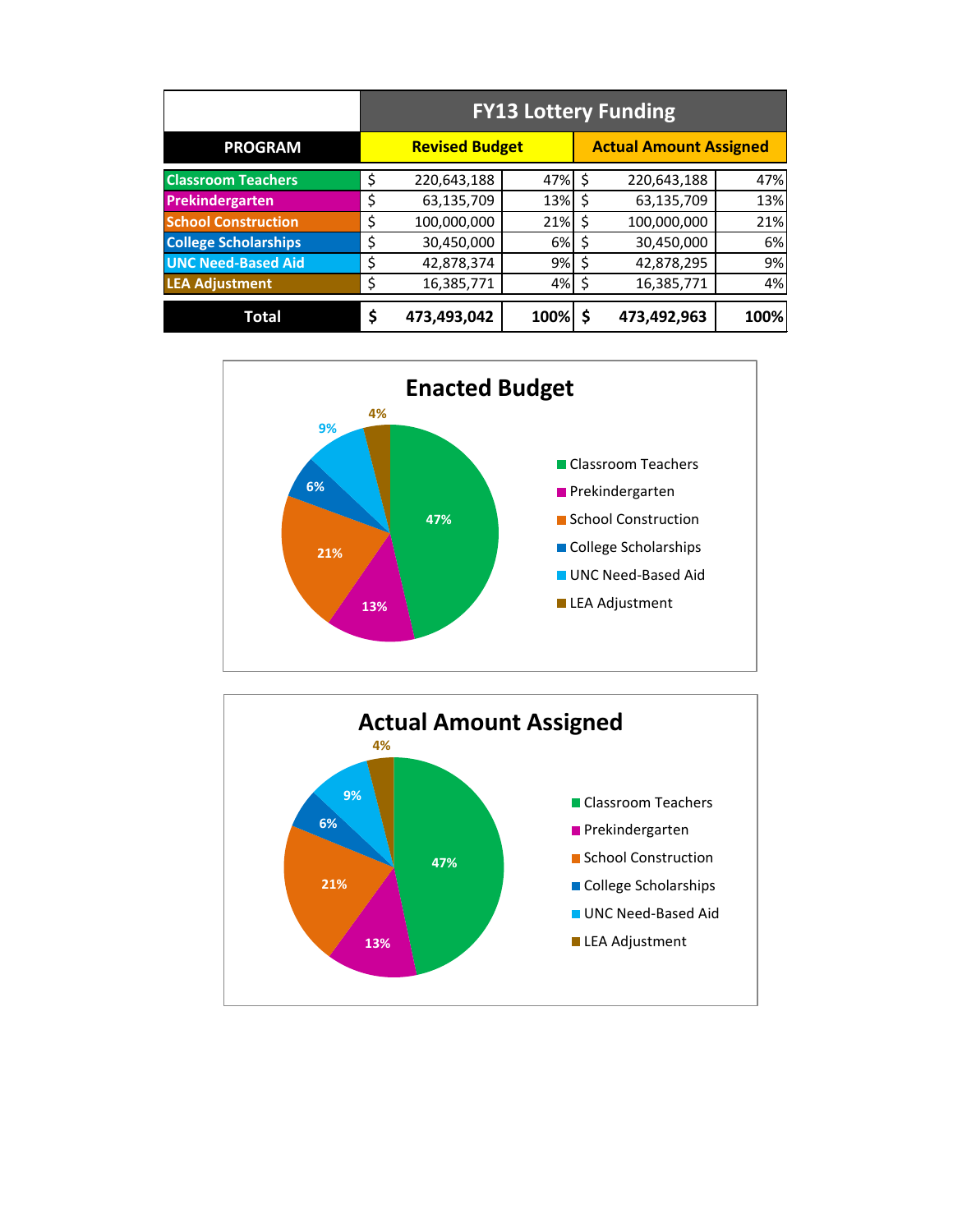|                               | <b>FY14 Lottery Funding</b> |                                                 |        |     |                               |     |  |  |
|-------------------------------|-----------------------------|-------------------------------------------------|--------|-----|-------------------------------|-----|--|--|
| <b>PROGRAM</b>                |                             | <b>Revised Budget</b>                           |        |     | <b>Actual Amount Assigned</b> |     |  |  |
| <b>Classroom Teachers</b>     | \$                          | 220,643,188                                     | 46% \$ |     | 220,643,188                   | 46% |  |  |
| Prekindergarten               | \$                          | 75,535,709                                      | 16%    | \$  | 75,535,709                    | 16% |  |  |
| <b>School Construction</b>    | \$                          | 100,000,000                                     | 21%    | \$  | 100,000,000                   | 21% |  |  |
| <b>College Scholarships</b>   | \$                          | 30,450,000                                      | 6%     | \$, | 30,450,000                    | 6%  |  |  |
| <b>UNC Need-Based Aid</b>     | \$                          | 10,744,733                                      | 2%     | \$  | 10,744,733                    | 2%  |  |  |
| <b>UNC Need-Based Reserve</b> | \$                          | 32,530,359                                      | 7%     | Ŝ.  | 32,530,359                    | 7%  |  |  |
| <b>Digital Learning</b>       | \$                          | 11,928,735                                      | 2%     | \$  | 11,928,735                    | 2%  |  |  |
| Total                         | \$                          | 481,832,724<br>481,832,724<br>100%<br>100%<br>S |        |     |                               |     |  |  |



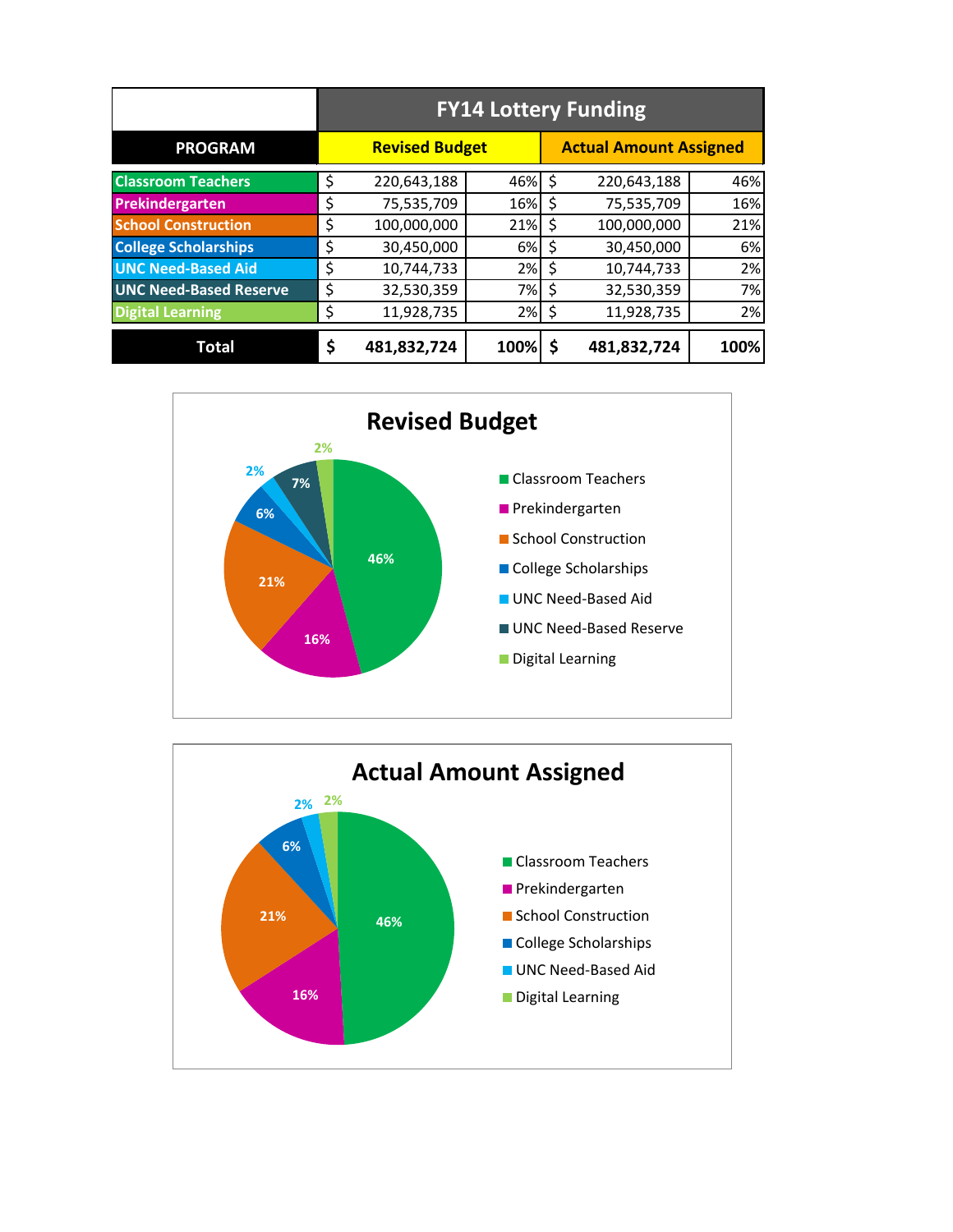|                             | <b>FY15 Lottery Funding</b> |             |           |     |                               |      |  |
|-----------------------------|-----------------------------|-------------|-----------|-----|-------------------------------|------|--|
| <b>PROGRAM</b>              | <b>Enacted Budget</b>       |             |           |     | <b>Actual Amount Assigned</b> |      |  |
| <b>Classroom Teachers</b>   | \$                          | 254,586,185 | $44\%$ \$ |     | 254,586,185                   | 44%  |  |
| <b>Teacher Assistants</b>   | \$                          | 113,318,880 | 19%       | -\$ | 113,318,880                   | 19%  |  |
| Prekindergarten             | \$                          | 75,535,709  | 13%       | -\$ | 75,535,709                    | 13%  |  |
| <b>School Construction</b>  | \$                          | 100,000,000 | 17%       | -\$ | 100,000,000                   | 17%  |  |
| <b>College Scholarships</b> | \$                          | 30,450,000  | $5%$ \$   |     | 30,450,000                    | 5%   |  |
| <b>UNC Need-Based Aid</b>   | \$                          | 10,744,733  | 2%        | -\$ | 10,744,733                    | 2%   |  |
| Total                       |                             | 584,635,507 | 100%      |     | 584,635,507                   | 100% |  |



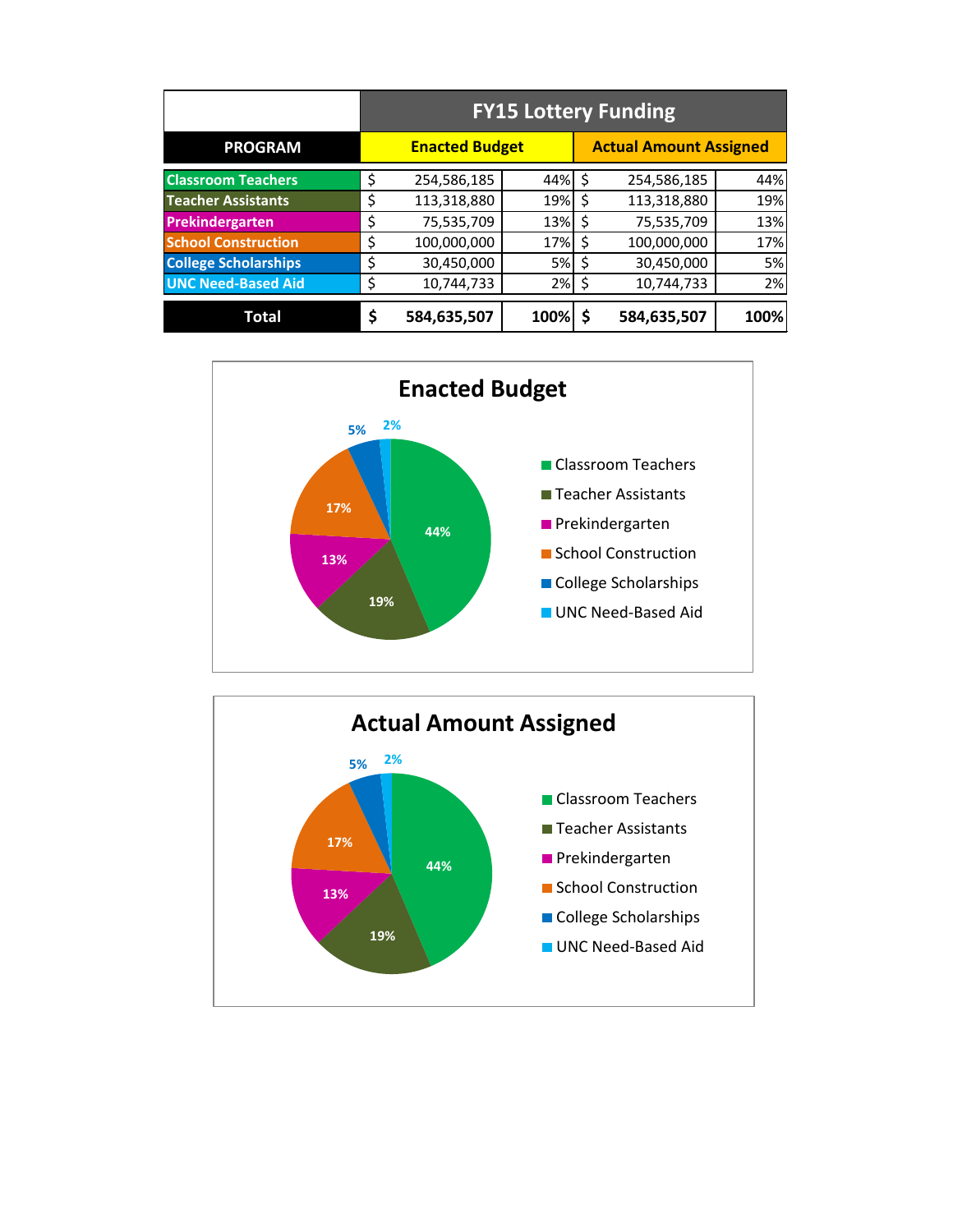|                                                      | <b>FY16 Lottery Funding</b> |                       |        |                               |             |       |  |  |
|------------------------------------------------------|-----------------------------|-----------------------|--------|-------------------------------|-------------|-------|--|--|
| <b>PROGRAM</b>                                       |                             | <b>Revised Budget</b> |        | <b>Actual Amount Assigned</b> |             |       |  |  |
| <b>Non-Instructional Support</b><br><b>Personnel</b> | \$                          | 310,455,157           | 58% \$ |                               | 310,455,157 | 58.7% |  |  |
| Prekindergarten                                      | \$                          | 78,252,110            | 15%    | \$                            | 78,252,110  | 14.8% |  |  |
| <b>School Construction</b>                           | \$                          | 100,000,000           | 19%    | \$                            | 100,000,000 | 18.9% |  |  |
| <b>College Scholarships</b>                          | \$                          | 30,450,000            | 6%     | Ş.                            | 29,543,331  | 5.6%  |  |  |
| <b>UNC Need-Based Aid</b>                            | \$                          | 10,744,733            | 2%     | \$                            | 10,744,733  | 2.0%  |  |  |
| Total                                                |                             | 529,902,000           | 100%   | \$                            | 528,995,331 | 100%  |  |  |



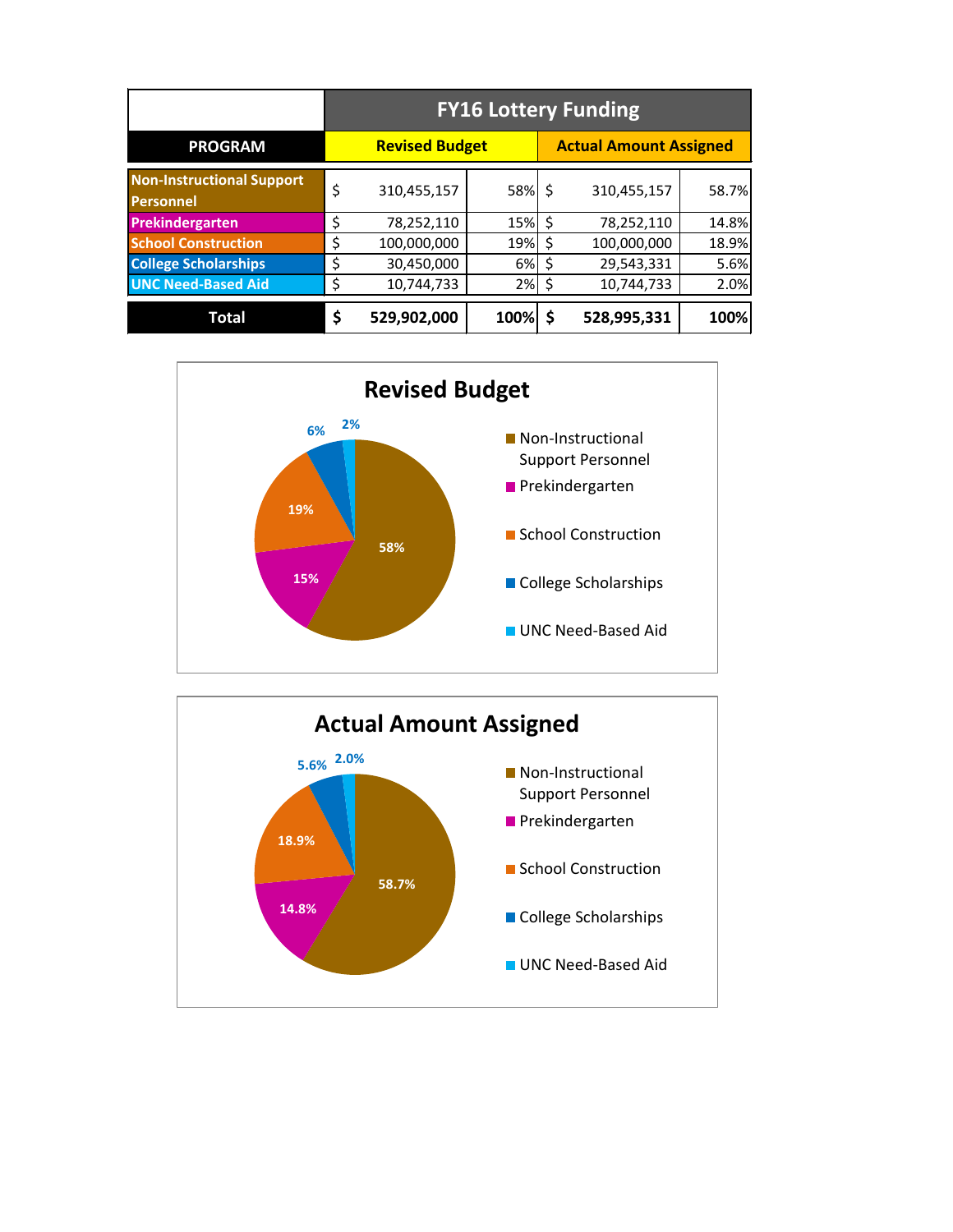|                                                      | <b>FY17 Lottery Funding</b> |                       |        |                               |             |      |  |  |
|------------------------------------------------------|-----------------------------|-----------------------|--------|-------------------------------|-------------|------|--|--|
| <b>PROGRAM</b>                                       |                             | <b>Revised Budget</b> |        | <b>Actual Amount Assigned</b> |             |      |  |  |
| <b>Non-Instructional Support</b><br><b>Personnel</b> | \$                          | 372,266,860           | 63% \$ |                               | 372,266,860 | 63%  |  |  |
| Prekindergarten                                      | \$                          | 78,252,110            | 13%    | $\zeta$                       | 78,252,110  | 13%  |  |  |
| <b>School Construction</b>                           | \$                          | 100,000,000           | 17%    | \$                            | 100,000,000 | 17%  |  |  |
| <b>College Scholarships</b>                          | \$                          | 30,450,000            | 5%     | -\$                           | 32,263,407  | 5%   |  |  |
| <b>UNC Need-Based Aid</b>                            | \$                          | 10,744,733            | 2%     | -\$                           | 10,744,733  | 2%   |  |  |
| Total                                                |                             | 591,713,703           | 100%   | S                             | 593,527,109 | 100% |  |  |



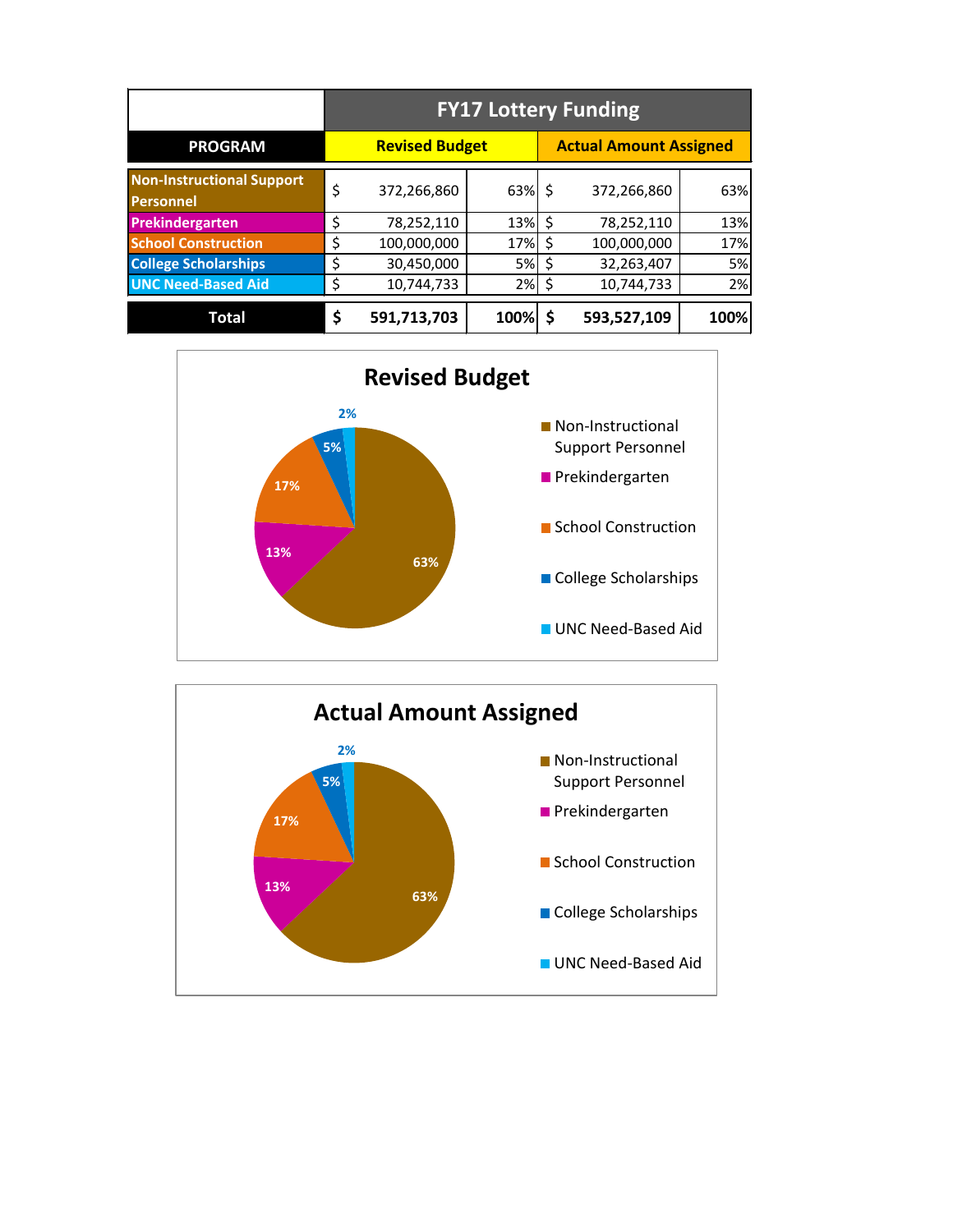|                                                      | <b>FY18 Lottery Funding</b> |             |             |  |                               |      |  |  |
|------------------------------------------------------|-----------------------------|-------------|-------------|--|-------------------------------|------|--|--|
| <b>PROGRAM</b>                                       | <b>Enacted Budget</b>       |             |             |  | <b>Actual Amount Assigned</b> |      |  |  |
| <b>Non-Instructional Support</b><br><b>Personnel</b> | \$                          | 383,888,897 | $56.7%$ \$  |  | 383,888,897                   | 57%  |  |  |
| Prekindergarten                                      | \$                          | 78,252,110  | $11.6\%$ \$ |  | 78,234,852                    | 12%  |  |  |
| <b>School Construction</b>                           | \$                          | 130,000,000 | $19.2%$ \$  |  | 130,000,000                   | 19%  |  |  |
| <b>College Scholarships</b>                          | \$                          | 30,450,000  | $4.5\%$ \$  |  | 27,971,676                    | 4%   |  |  |
| <b>UNC Need-Based Aid</b>                            | \$                          | 10,744,733  | $1.6\%$ \$  |  | 10,744,733                    | 2%   |  |  |
| <b>LEA Transportation</b>                            | \$                          | 43,277,192  | $6.4\%$ \$  |  | 43,277,192                    | 6%   |  |  |
| <b>Total</b>                                         | \$                          | 676,612,932 | $100\%$ \$  |  | 674,117,350                   | 100% |  |  |



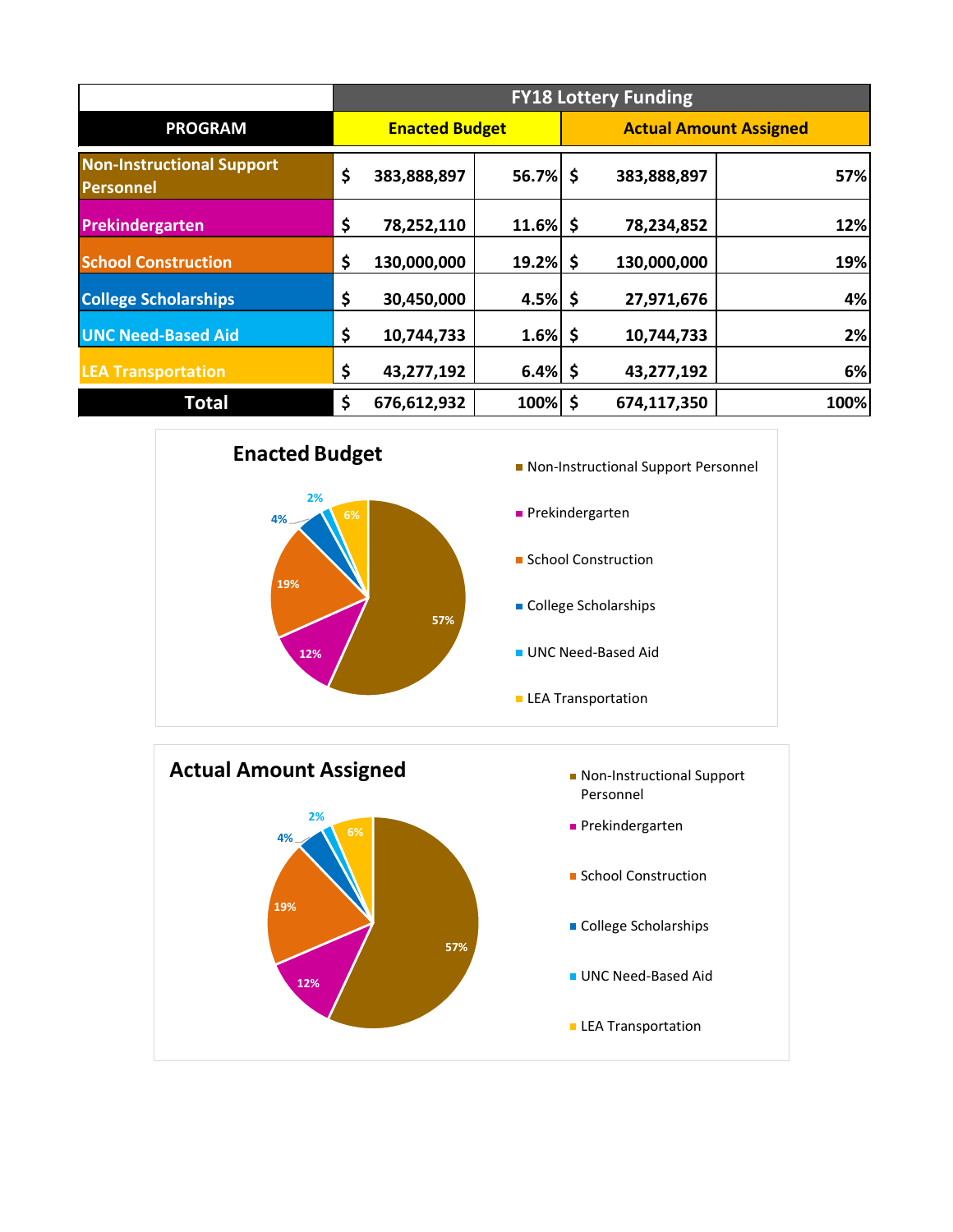|                                                      | <b>FY19 Lottery Funding</b> |             |             |                               |             |      |
|------------------------------------------------------|-----------------------------|-------------|-------------|-------------------------------|-------------|------|
| <b>PROGRAM</b>                                       | <b>Revised Budget</b>       |             |             | <b>Actual Amount Assigned</b> |             |      |
| <b>Non-Instructional Support</b><br><b>Personnel</b> | \$                          | 385,914,455 | $50.3%$ \$  |                               | 385,914,455 | 51%  |
| Prekindergarten                                      | \$                          | 78,252,110  | $10.2%$ \$  |                               | 78,252,110  | 10%  |
| <b>School Construction</b>                           | \$                          | 240,684,581 | $31.4\%$ \$ |                               | 240,684,581 | 32%  |
| <b>College Scholarships</b>                          | \$                          | 30,450,000  | $4.0\%$ \$  |                               | 24,754,093  | 3%   |
| <b>UNC Need-Based Aid</b>                            | \$                          | 10,744,733  | $1.4\%$ \$  |                               | 10,744,733  | 1%   |
| <b>LEA Transportation</b>                            | \$                          | 21,386,090  | $2.8\%$ \$  |                               | 21,386,090  | 3%   |
| <b>Total</b>                                         | \$                          | 767,431,969 | $100\%$ \$  |                               | 761,736,062 | 100% |



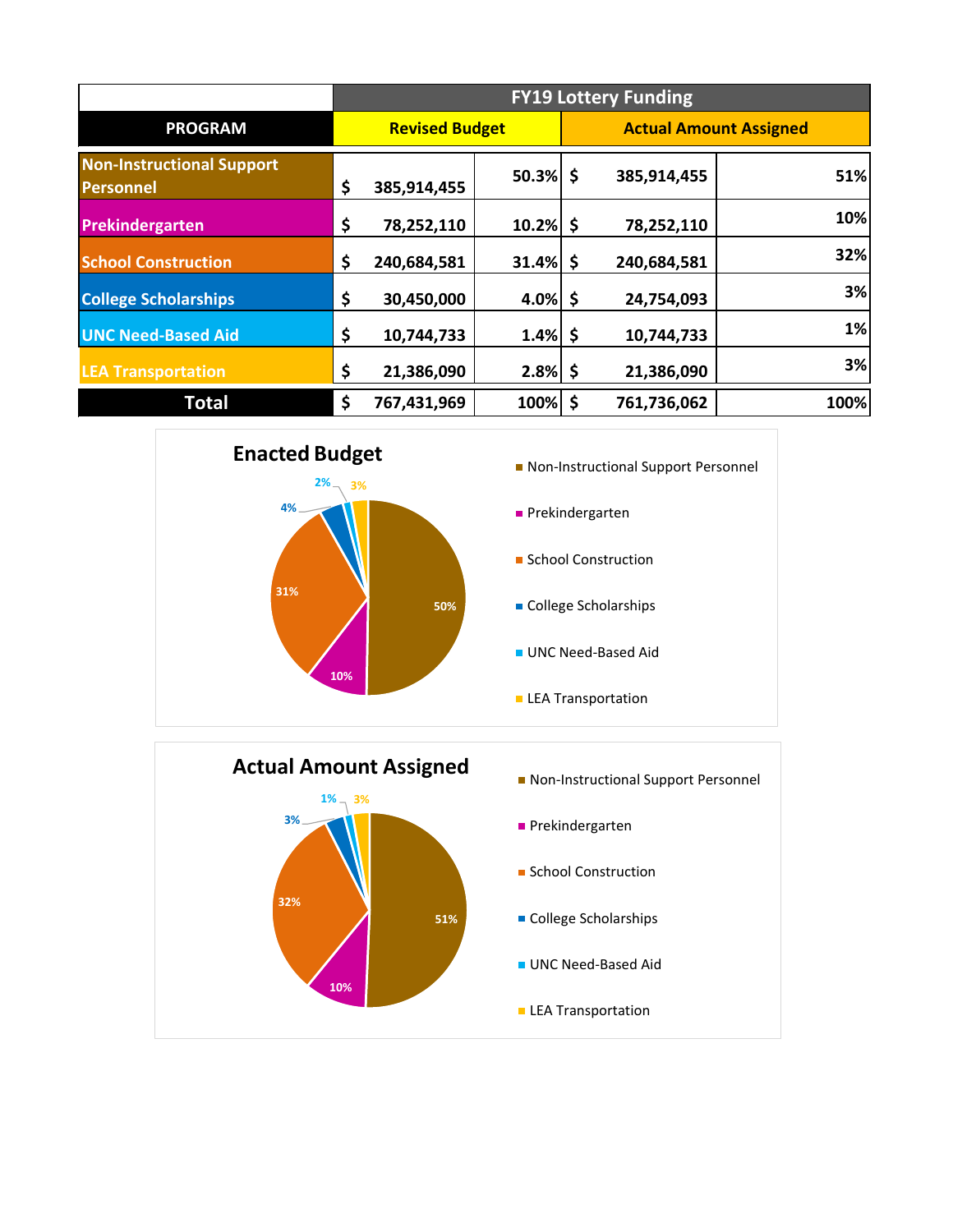|                                                      | <b>FY20 Lottery Funding</b> |             |             |                               |             |      |
|------------------------------------------------------|-----------------------------|-------------|-------------|-------------------------------|-------------|------|
| <b>PROGRAM</b>                                       | <b>Revised Budget</b>       |             |             | <b>Actual Amount Assigned</b> |             |      |
| <b>Non-Instructional Support</b><br><b>Personnel</b> | \$                          | 385,914,455 | $55.0\%$ \$ |                               | 385,914,455 | 56%  |
| Prekindergarten                                      | \$                          | 78,252,110  | $11.2\%$ \$ |                               | 78,252,110  | 11%  |
| <b>School Construction</b>                           | \$                          | 175,000,000 | $24.9%$ \$  |                               | 173,200,000 | 25%  |
| <b>College Scholarships</b>                          | \$                          | 30,450,000  | $4.3\%$ \$  |                               | 23,343,258  | 3%   |
| <b>UNC Need-Based Aid</b>                            | \$                          | 10,744,733  | $1.5\%$ \$  |                               | 10,744,733  | 2%   |
| <b>LEA Transportation</b>                            | \$                          | 21,386,090  | $3.0\%$ \$  |                               | 21,386,090  | 3%   |
| <b>Total</b>                                         | \$                          | 701,747,388 | $100\%$ \$  |                               | 692,840,646 | 100% |



**56%**

**11%**

**25%**

**3%**



- School Construction
- **College Scholarships**
- **UNC Need-Based Aid**
- **LEA Transportation**